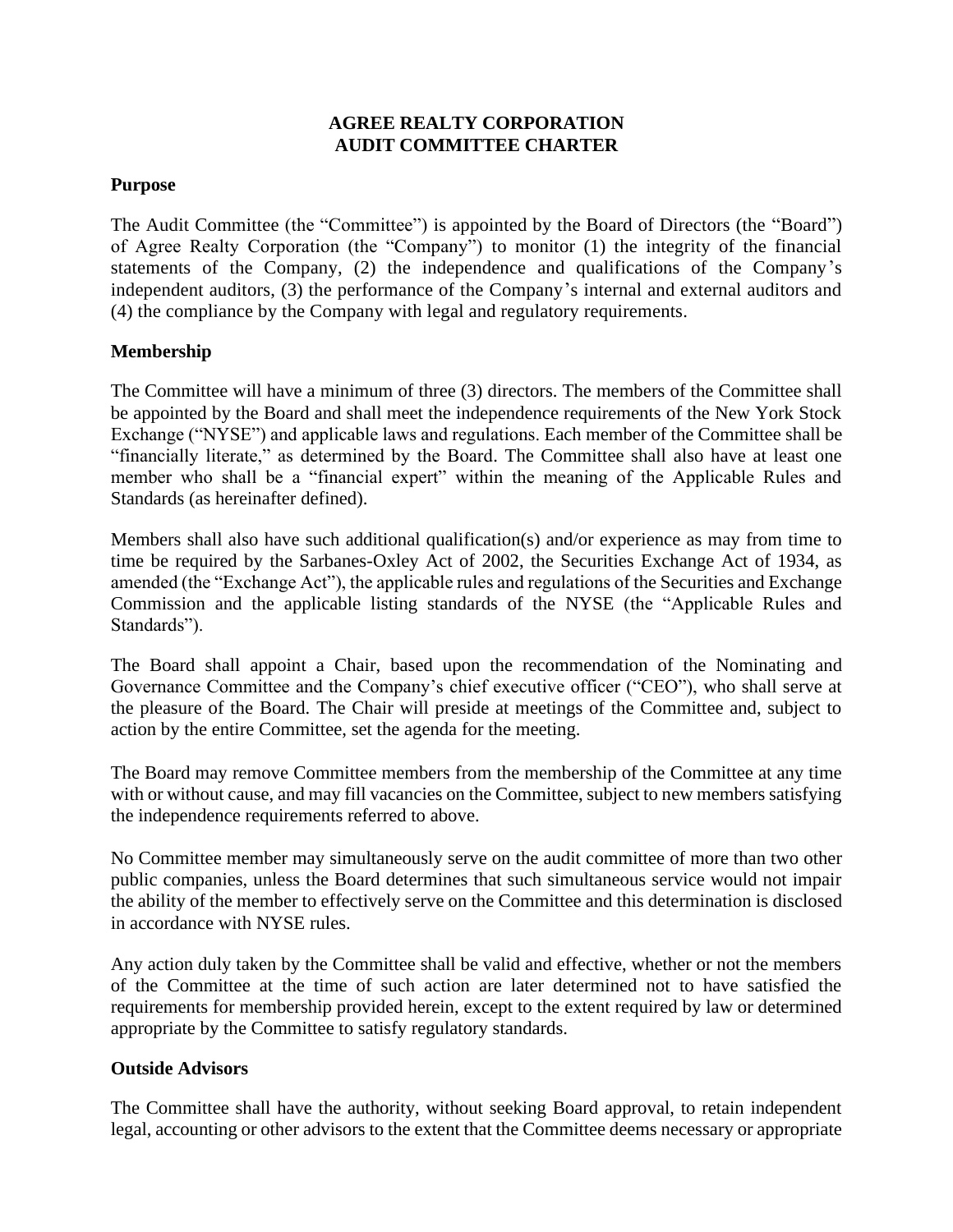in fulfilling its duties, and the Company shall provide funding, as determined by the Committee, for the payment of compensation to such advisors.

### **Meetings and Procedures**

The Committee, or the designated Committee Chair, shall meet separately at least quarterly with the independent auditors, management, and the internal auditors (or personnel responsible for the Company's internal audit function.)

A majority of the members of the Committee present in person, by telephone, or by video conference shall constitute a quorum, and action of the Committee shall be by a majority of the members of the Committee. The Committee may form and delegate authority to subcommittees when and as the Committee deems necessary and appropriate to the extent consistent with the requirements of the SEC, the listing standards of the NYSE and any other applicable laws, rules or regulations. If the Committee so provides, the Chair of the Committee may act on behalf of or represent the Committee on all matters or such matters specifically delegated to the Chair.

### **Authority and Responsibilities**

### **General**

The Committee shall:

- 1. establish procedures for the receipt, retention and treatment of complaints received by the Company regarding accounting, internal accounting controls or auditing matters, and for the confidential and anonymous submission by Company employees of concerns regarding questionable accounting or auditing matters. The Committee shall have the authority to investigate matters brought to its attention within the scope of its duties, including the review of any significant fraudulent or illegal activities that may be discovered;
- 2. regularly report to and review with the Board any issues that arise with respect to the quality or integrity of the Company's financial statements, the Company's compliance with legal or regulatory requirements, the performance and independence of the independent auditor, the performance of the internal audit function and any other matters that the Committee deems appropriate or is requested to review for the benefit of the Board; and
- 3. review and reassess the adequacy of this Charter and annually recommend any proposed changes to the Board for approval. The Committee shall annually review its own performance.

#### **Matters Relating to Financial Statements and Disclosure**

The Committee shall:

1. discuss periodically with management and the independent auditors significant financial reporting issues and judgments made in connection with preparing the Company's financial statements, including any significant changes in the selection or application of critical accounting policies and the effect of such changes, and any significant issues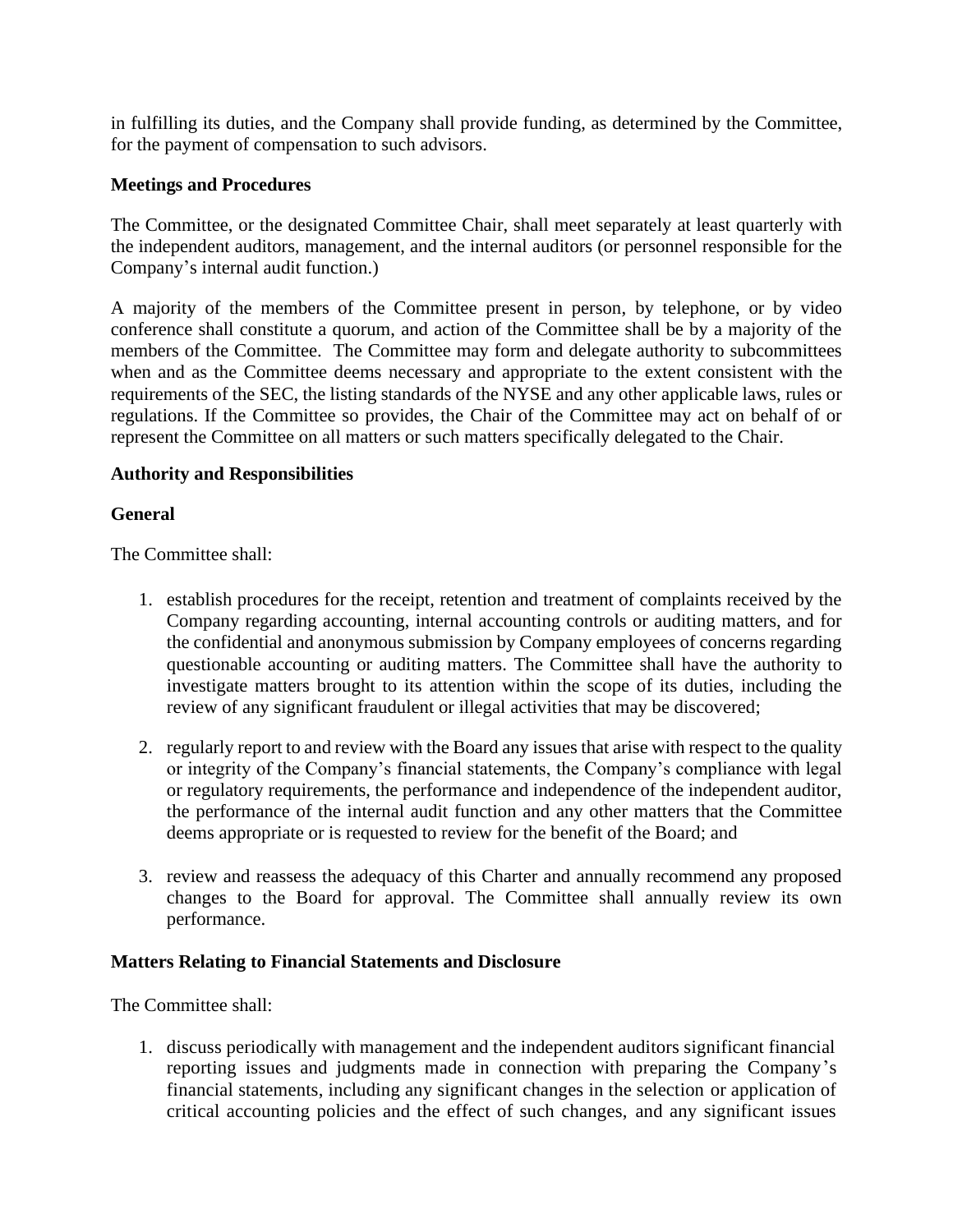regarding the adequacy and effectiveness of the Company's internal controls and any special audit steps adopted in light of any material control deficiencies, and any critical matters identified in the report of the independent auditor;

- 2. review communications by the Company's external auditors regarding all alternative treatments of financial information within U.S. generally accepted accounting principles ("GAAP") that have been discussed with management, the ramifications of the use of such alternative treatments and the treatment preferred by the external auditors;
- 3. review and discuss the annual audited financial statements with management and the independent auditors, together with the disclosures in "management's discussion and analysis of financial condition and results of operations" in the Company's Form 10-K, and recommend to the Board whether the audited financial statements should be included in the Company's Form 10-K;
- 4. review and discuss the quarterly financial statements with management and the independent auditors, together with the disclosures in "management's discussion and analysis of financial condition and results of operations" in the Company's Form 10-Q, as well as the results of the independent auditors' review of the quarterly financial statements, prior to the filing of the Company's Form 10-Q;
- 5. review disclosures made to the Committee by the Company's CEO and chief financial officer ("CFO") during their certification process for the Company's annual and quarterly reports on Form 10-K and Form 10-Q, respectively, about any (i) significant deficiencies in the design or operation in internal controls, (ii) material weaknesses in internal controls and (iii) fraud involving management or other employees who have a significant role in the Company's internal controls;
- 6. generally discuss with management the types of information and the types of presentations to be made in (i) earnings releases and (ii) earnings guidance and financial information provided to analysts and rating agencies, including the use of pro forma or adjusted non-GAAP information, but the Committee shall not be required to discuss specific releases, guidance or financial information in advance;
- 7. discuss with management and the auditors the effect of relevant draft, proposed, and/or final regulatory and accounting pronouncements;
- 8. prepare the report required by the rules of the Securities and Exchange Commission to be included in the Company's annual proxy statement;
- 9. meet with the independent auditors as frequently as appropriate, which meetings shall include:
	- (a) reports by the auditors required by law; and
	- (b) the matters required to be discussed by applicable professional standards relating to the conduct of the audit, including any difficulties encountered in the course of the audit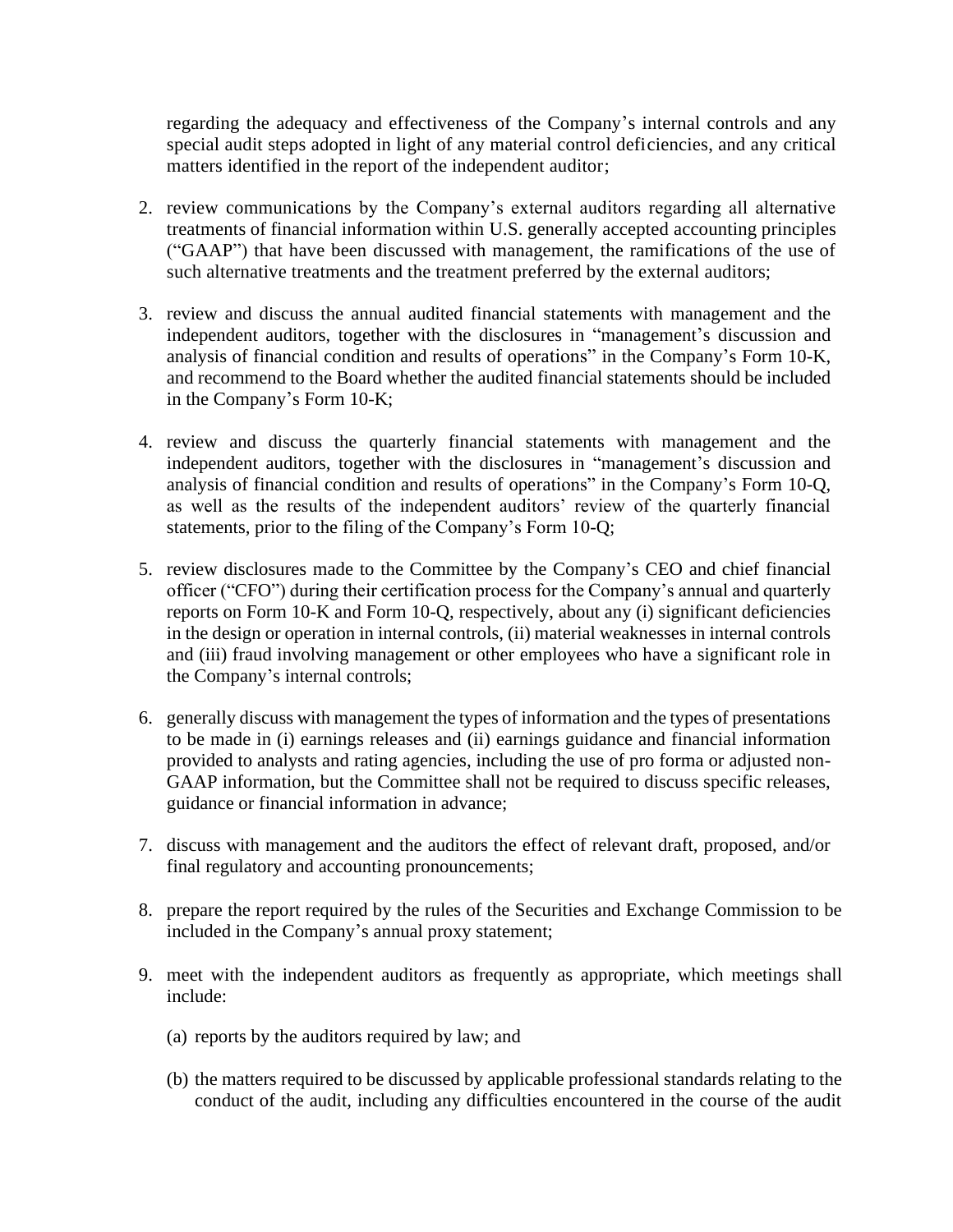work, any restrictions on the scope of the independent auditors' activities or on access to requested information, and any significant disagreements with management; and

10. discuss periodically with management the Company's major financial risk exposures and review generally the guidelines and policies governing the process by which management assesses and manages such risk exposures.

### **Oversight of Independent Auditors**

The Committee shall:

- 1. have sole authority and responsibility to appoint, approve the terms of engagement (including fees), oversee, evaluate and replace the Company's independent auditors, including resolving disagreements between management and the auditors regarding financial reporting. The independent auditors shall report directly to the Committee;
- 2. pre-approve all audit services and all permissible non-audit services, except if in the case of permissible non-audit services, such services qualify as de minimus under applicable law;
- 3. review, in consultation with management and the independent auditors, the scope, timing, and staffing of each audit to be made by the independent auditors, the independent auditors' responsibilities under generally accepted auditing standards, and the overall audit strategy;
- 4. at least annually, evaluate the independent auditors' qualifications, performance and independence and report its conclusions to the Board. As part of the evaluation process, in addition to taking into account the opinions of management, the Committee shall obtain and review a report by the independent auditors describing
	- (a) the auditing firm's internal quality control procedures;
	- (b) any material issues raised by the most recent internal quality control review, peer review or review by the Public Company Accounting and Oversight Board, within the preceding five (5) years and any steps taken to deal with such issues; and
	- (c) all relationships between the independent auditors and the Company, including the provision of non-audit services (which the Committee should discuss with the auditors in order to enable the Committee to assess the auditor's independence);
- 5. review and evaluate the lead partner of the independent auditors and confirm the regular rotation required by law of the lead or reviewing partners;
- 6. consider, at such intervals as it deems appropriate, whether regular rotation of the auditing firm itself would assure continuing independence of the auditors; and
- 7. establish hiring policies for the Company regarding employees or former employees of the independent auditors who participated in any audit of the Company.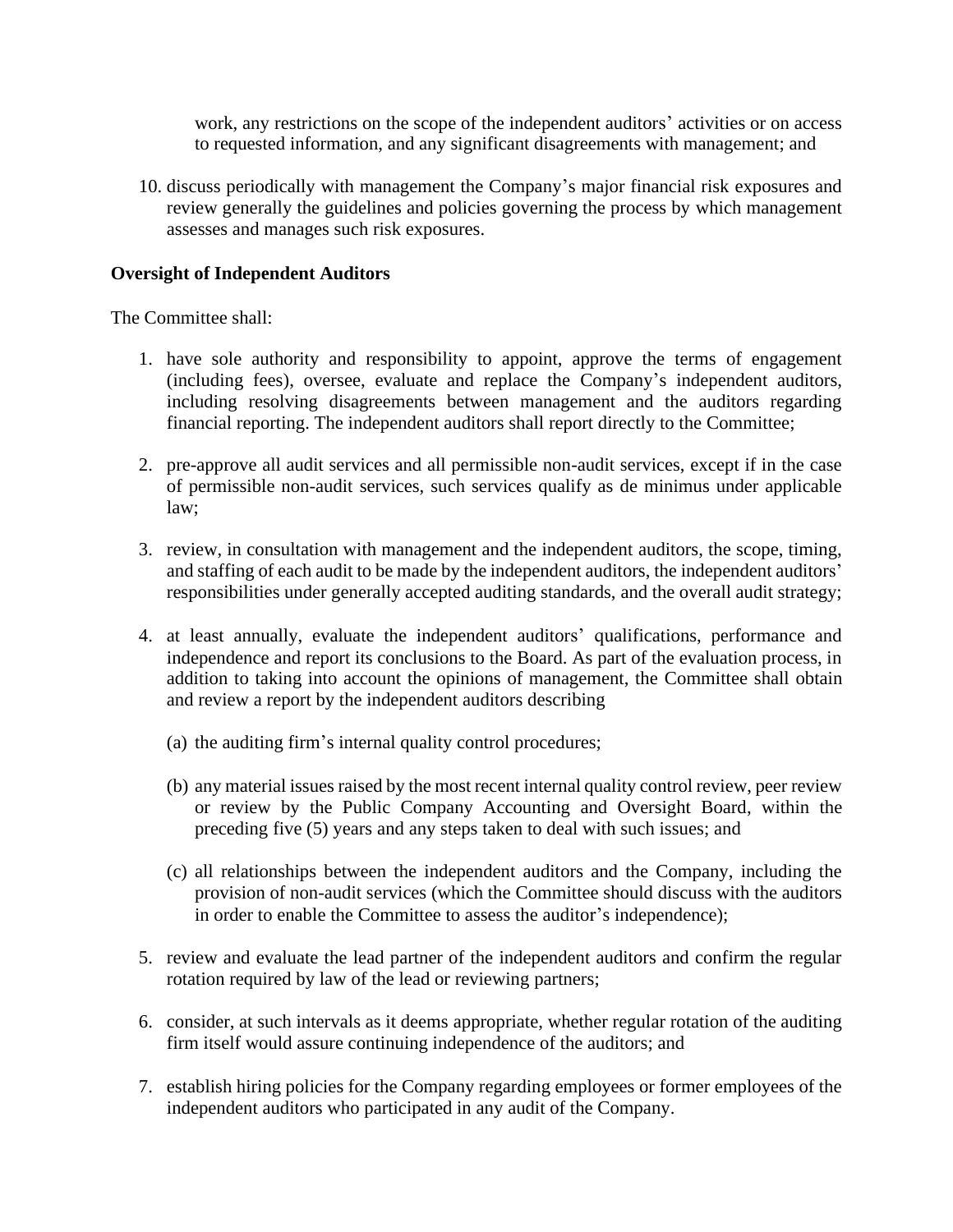# **Oversight of Internal Audit Function**

The Committee shall:

- 1. have sole authority and responsibility to appoint, approve the terms of engagement (including fees), and replace the Company's internal auditing firms;
- 2. at least annually, evaluate the performance, responsibilities, budget and staffing of the Company's internal audit function or internal auditing firms and review the internal audit plan; such evaluation may include the review of the responsibilities, budget and staffing of the Company's internal audit function or internal auditing firms with the independent auditor;
- 3. discuss with the independent auditors and management the responsibilities, budget and staffing of the internal audit function and any recommended changes in the planned scope of the internal audit; and
- 4. review the significant reports to the Committee and/or management prepared by the internal audit function and management's responses;

### **Compliance Oversight**

The Committee shall:

- 1. review and approve all related person transactions in accordance with the Board's policy on such transactions, and inform the Company's independent auditors of the Committee's understanding of the Company's relationships and transactions with related persons that are significant to the Company;
- 2. obtain from the independent auditors assurance that they will inform management concerning any information indicating that an illegal act has or may have occurred, and assure that such information has been conveyed to the Committee;
- 3. review with the Company's counsel legal matters that may have a material impact on the financial statements, the Company's compliance policies, and any material reports or inquiries received from regulators or governmental agencies;
- 4. review and approve the decision by the Company and its subsidiaries to enter into swaps that are exempt from the requirements of central clearing and/or trading on a designated contract market or swap execution facility ("Exempt Swaps"), pursuant to the applicable regulations and rules (the "End-User Exception"), and to set appropriate policies governing use of swaps, Exempt Swaps, and the End-User Exception by the Company and its subsidiaries. The Committee must review and approve the decision to use Exempt Swaps, and the policies governing the use of Exempt Swaps, at least annually or more often upon a triggering event, including but not limited to a change in the Company's hedging policy; and